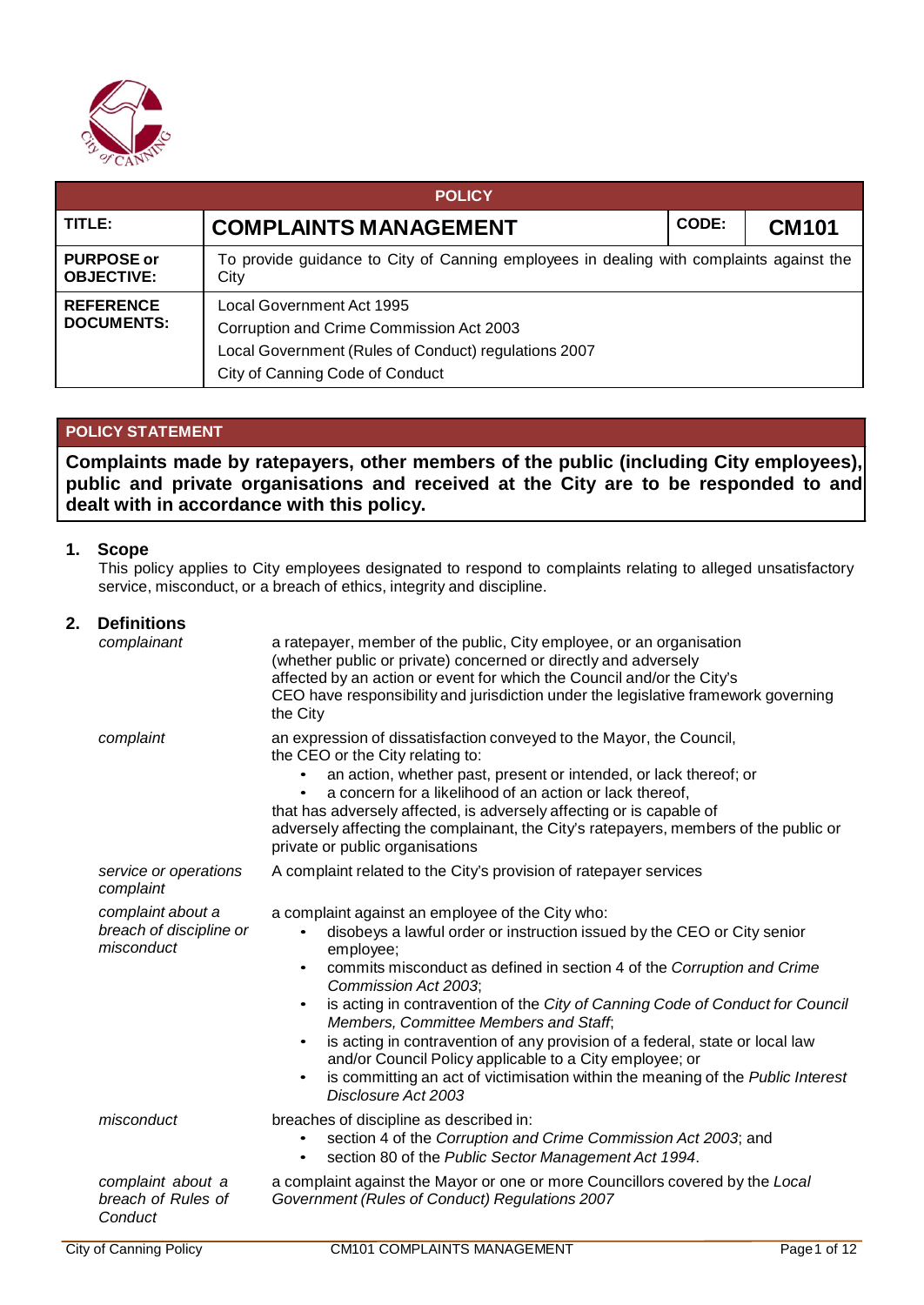| CEO      | the Chief Executive Officer of the City, being also the Complaints Officer in<br>accordance with section 5.120 of the Local Government Act 1995 and the principal<br>officer of the City which is the notifying authority for the purposes of section 28 of the<br>Corruption and Crime Act 2003 |
|----------|--------------------------------------------------------------------------------------------------------------------------------------------------------------------------------------------------------------------------------------------------------------------------------------------------|
| employee | a City employee of any category, including permanent, full and part-time staff,<br>temporary staff, volunteers, contractors and persons under work experience<br>arrangements                                                                                                                    |

## **3. Principles**

Principles underlying this policy are:

- commitment to providing quality services to the City's ratepayers;
- compliance with the local government legislative framework;
- respect and sensitivity towards the needs of the City's ratepayers:
- transparency and accountability in the delivery of services; and
- maintenance of confidentiality and respect for natural justice principles.

### **4. Complaints Processing**

- (1) The City shall receive, investigate and undertake corrective action (if required) in response to a complaint depending on its type.
- (2) Complaints shall be dealt with in accordance with the City's procedures as follows:
	- (a) complaints about service and operations shall be dealt with by heads of the City's relevant business units following whenever possible the Complaints Management Procedures;
	- (b) complaints about breach of discipline shall be dealt with under the relevant discipline policy and procedures and provisions of any applicable industrial relations instrument; and
	- (c) complaints about breach of Rules of Conduct shall be dealt with in accordance with the *Local Government (Rules of Conduct) Regulations 2007* by the City's Complaints Officer.
- (3) In establishing the order in which complaints will be attended to, consideration will be given to the urgency of each complaint in terms of public safety implications, seriousness, frequency of occurrence, severity and the need and possibility for immediate action.

## **5. Employees Responsible**

- (1) For the purposes of subclauses 4(1) and 4(2) of this policy, and consistent with section 5.44 of the *Local Government Act 1995*, the CEO may exercise the role of complaints management officer himself or herself or appoint a management representative as the City officer primarily responsible for complaints resolution.
- (2) For the purposes of subclause 4(3) and consistent with section 5.19 of the Local *Government Act 1995,*  the CEO is the complaints officer for the purposes Complaints about breach of Rules of Conduct and may designate a senior employee as Complaints Officer.

### **6. Timeliness Standards**

- (1) All complaints submitted to the City must be acknowledged within 3 working days.
- (2) All complaints submitted to the City must be responded to within 10 working days, either with a final solution or, if the nature of the complaint requires a longer period to resolve, with an interim reply outlining the reason for the delay.

## **7. Accessibility Standards**

- (1) Complaints related documentation, including the Code of Conduct and guidance documents on how to lodge a complaint, must be made readily available to ratepayers and other members of the public in paper and electronic format.
- (2) Provision must be made to accommodate persons with disabilities wishing to lodge a complaint.

### **8. Right of Review**

(1) Complainants dissatisfied with the way in which their complaint about a service, or operation, or breach of discipline was handled by the City may apply to the CEO for a review of the complaint handling process.

## **9. Unreasonable, Frivolous or Vexatious Complaints**

(1) The City strives to provide ratepayers with high quality services, delivered equitably to all ratepayers and residents. Diversion of substantial resources to deal with unreasonable, frivolous or vexatious complaints is not in the interests of the community and cannot be justified.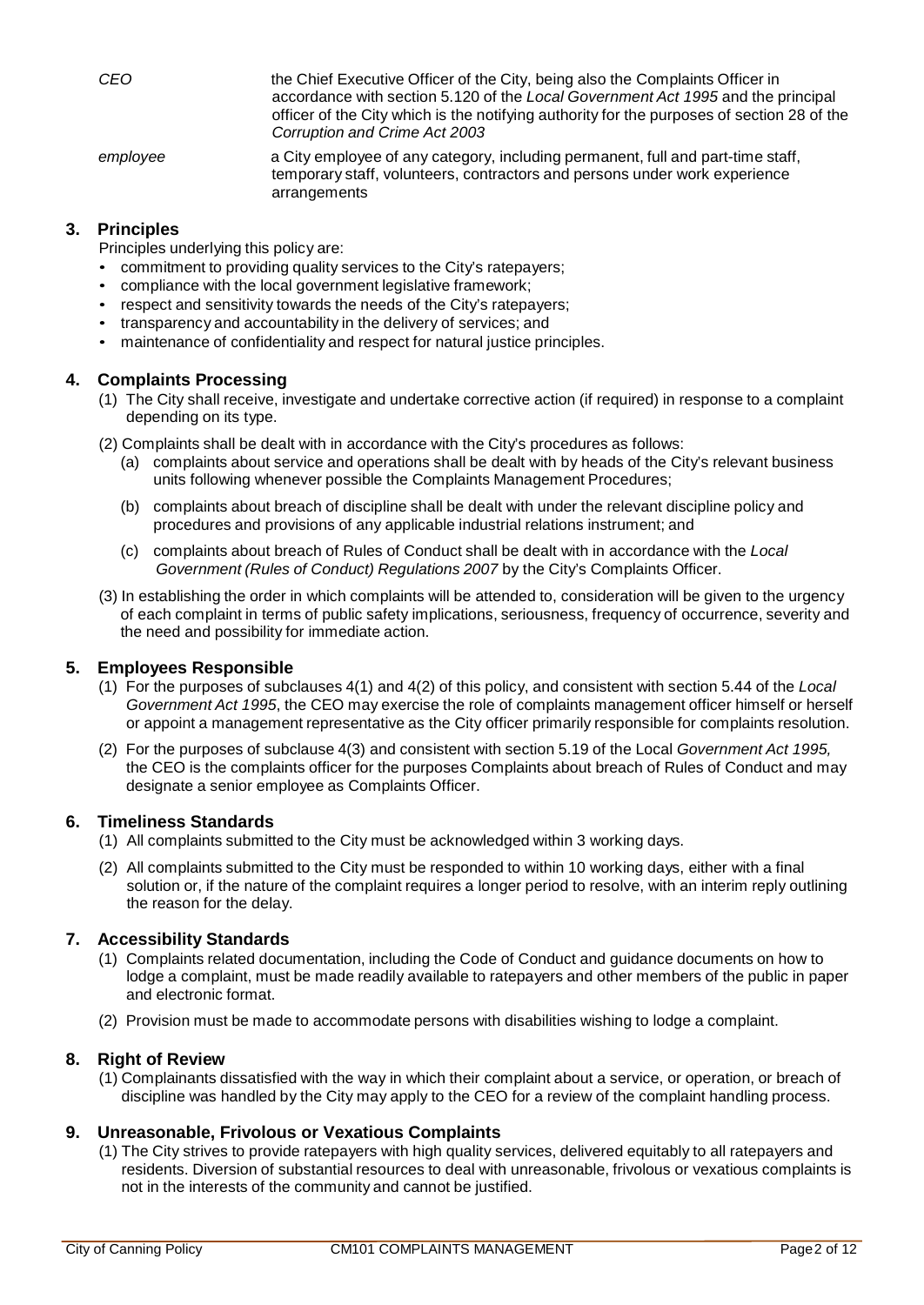- (2) Consistent with the views of oversight agencies such as the Ombudsman, the decision to restrict, withhold or withdraw the provision of service to a complainant will be taken if, and only if, the following conditions are met:
	- (a) a review of the handling of the complaint indicates that the present policy and associated procedures were respected in all material particulars;
	- (b) all elements of the complaint have been adequately addressed in accordance with their merit;
	- (c) the behaviour of the complainant became so habitual, obsessive or intimidating that it constitutes an unreasonable demand on City's resources;
	- (d) the complainant was advised of other avenues for redress such as appealing to oversight agencies eg the Ombudsman; and
	- (e) the CEO authorised the decision to restrict, withhold or withdraw the provision of complaint services.

## **10. Annual Review of Complaints**

- (1) For the purposes of the City's annual complaints management review, the complaint management officer will compile a report to City management:
	- (a) specifying the number and classification of all complaints received during that reporting cycle; and
	- (b) listing the results of an in-depth analysis of the systematic, recurring and single incident problems and trends and potentially the identification of underlying causes of complaints;
	- (c) containing quality indicators such as random sampling of complainants to gauge the level of ratepayer satisfaction with the management of complaints;
	- (d) providing the results of audits of the complaints management function;
	- (e) including recommendations to management regarding the adequacy of the complaints management system and potential improvements to be considered;
	- (f) recommending a set of complaints-related data and information to be included in the annual report;
	- (g) analysing internal and external factors likely to impact on the complaints management process (changes in legislation, oversight agencies' policies or community expectations);
	- (h) submitting to management any other information which may help identify opportunities to improve the efficiency and effectiveness of the City's complaints handling processes and procedures.

## **GOVERNANCE REFERENCES**

| <b>Statutory Compliance</b> | Local Government Act 1995                                                |  |
|-----------------------------|--------------------------------------------------------------------------|--|
|                             | Corruption and Crime Commission Act 2003                                 |  |
|                             | Local Government (Rules of Conduct) regulations 2007                     |  |
|                             | City of Canning Code of Conduct Corruption and Crime Commission Act 2003 |  |
|                             | Local Government (Rules of Conduct) regulations 2007                     |  |
|                             | City of Canning Code of Conduct                                          |  |
| <b>Process Links</b>        | Annexure 1 - Complaint Submission Form                                   |  |
|                             | Annexure 2 - Complaint Escalation Form<br>2.                             |  |
|                             | Annexure 3 - Complaint Management Review Form<br>3.                      |  |
|                             | Annexure 4 – Complaint or Allegation Against City Employee<br>4.         |  |
|                             | Annexure 5 - Quick Reference Table<br>5.                                 |  |

## **POLICY ADMINISTRATION**

| <b>Directorate</b> |                                                               | <b>Officer Title</b>        | <b>Authority to Approve</b> |
|--------------------|---------------------------------------------------------------|-----------------------------|-----------------------------|
|                    | Corporate Services                                            | Director Corporate Services | Council                     |
|                    | Version Decision Reference                                    | <b>Synopsis</b>             | <b>Delegation No: 601</b>   |
|                    | 29/1/2013                                                     | New policy adopted          |                             |
|                    | 24/4/2014<br>Policy redrafted and reformatted to new template |                             |                             |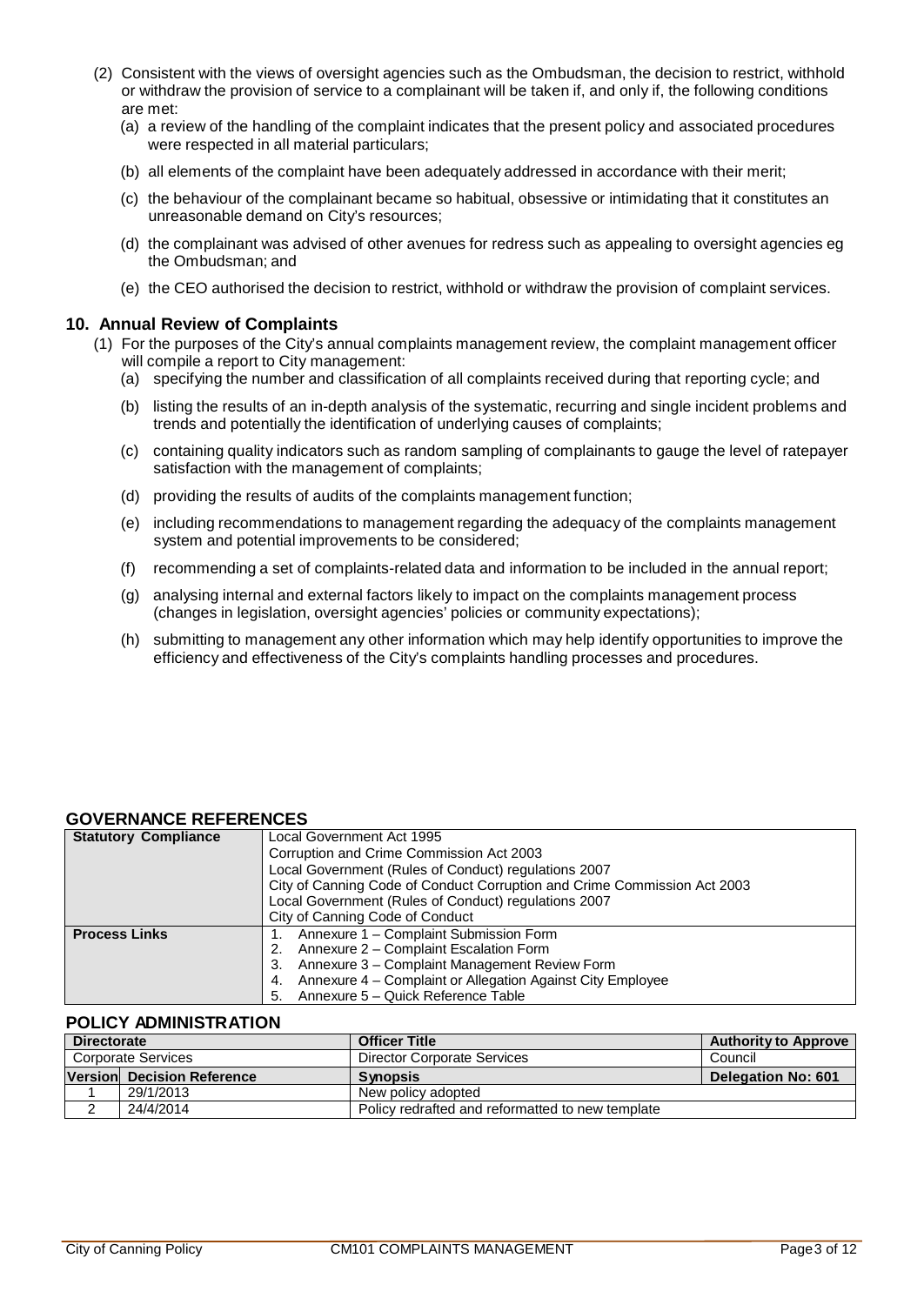

### **COMPLAINT SUBMISSION FORM**

The City of Canning is dedicated to a fair and effective management of complaints, with due regard being given to the interests of the community we serve. The information submitted on this form will be assessed in accordance with the local government legislative framework, the City of Canning Code of Conduct and the Complaints Management Policy. Once your complaint has been assessed and resolved, you will be advised of the outcome of the complaint process and any action that the City might have taken or intends to take in response to your complaint. We endeavour to acknowledge receipt of your complaint within 3 working days and reply to your complaint within 10 working days from receiving the completed complaint submission form. Please note: the outcome of your complaint may depend **on the quantity and quality of the information submitted.**

# **1. CONTACT DETAILS (COMPLAINANT)**

| <b>FULL NAME</b>              | <b>Telephone</b> |  |
|-------------------------------|------------------|--|
| RESIDENTIAL ADDRESS           | <b>Mobile</b>    |  |
| POSTAL ADDRESS (IF DIFFERENT) | <b>Email</b>     |  |

## **2. DETAILS OF THE COMPLAINT**

Please fill in as many as possible fields in the table below by providing answers to questions. If you have multiple complaints, please list *each of them separately, and answer the questions for each of them.*

| What happened    | 2. What events or state of affairs is your complaint or allegation centred on (summary of events in sequence), and what were the actions of |
|------------------|---------------------------------------------------------------------------------------------------------------------------------------------|
| (please include  | the person(s) involved in your complaint or allegation?                                                                                     |
| date of event if |                                                                                                                                             |
| known)           |                                                                                                                                             |
|                  |                                                                                                                                             |
|                  |                                                                                                                                             |
|                  |                                                                                                                                             |
|                  |                                                                                                                                             |
|                  |                                                                                                                                             |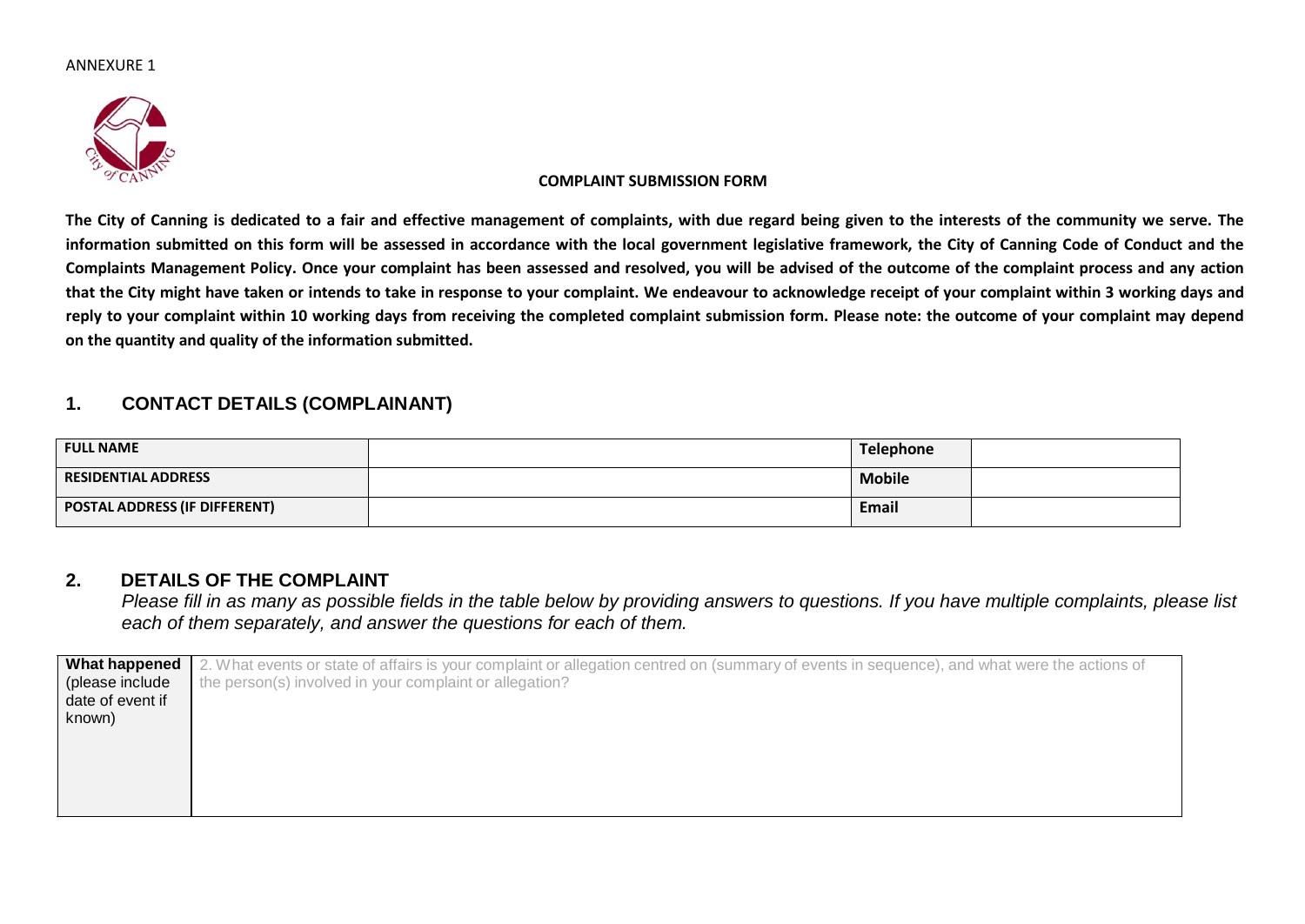| <b>ANNEXURE 1</b>             |                                                                                                                                                            |
|-------------------------------|------------------------------------------------------------------------------------------------------------------------------------------------------------|
|                               |                                                                                                                                                            |
|                               |                                                                                                                                                            |
|                               |                                                                                                                                                            |
|                               |                                                                                                                                                            |
|                               |                                                                                                                                                            |
|                               |                                                                                                                                                            |
|                               |                                                                                                                                                            |
|                               |                                                                                                                                                            |
|                               |                                                                                                                                                            |
|                               |                                                                                                                                                            |
|                               |                                                                                                                                                            |
|                               |                                                                                                                                                            |
| How did this<br>impact you    | 3. Were you, or are you, personally affected by the events or actions complained about? If so, how?                                                        |
|                               |                                                                                                                                                            |
|                               |                                                                                                                                                            |
|                               |                                                                                                                                                            |
| <b>Supporting</b><br>evidence | 7. What relevant evidence, if any, can you provide to the City of Canning in order to establish the accuracy of the factual information provided<br>above? |
|                               |                                                                                                                                                            |
|                               |                                                                                                                                                            |
| <b>Outcome</b>                | 8. What outcome are you pursuing by lodging this complaint?                                                                                                |
| sought                        |                                                                                                                                                            |
|                               |                                                                                                                                                            |
|                               |                                                                                                                                                            |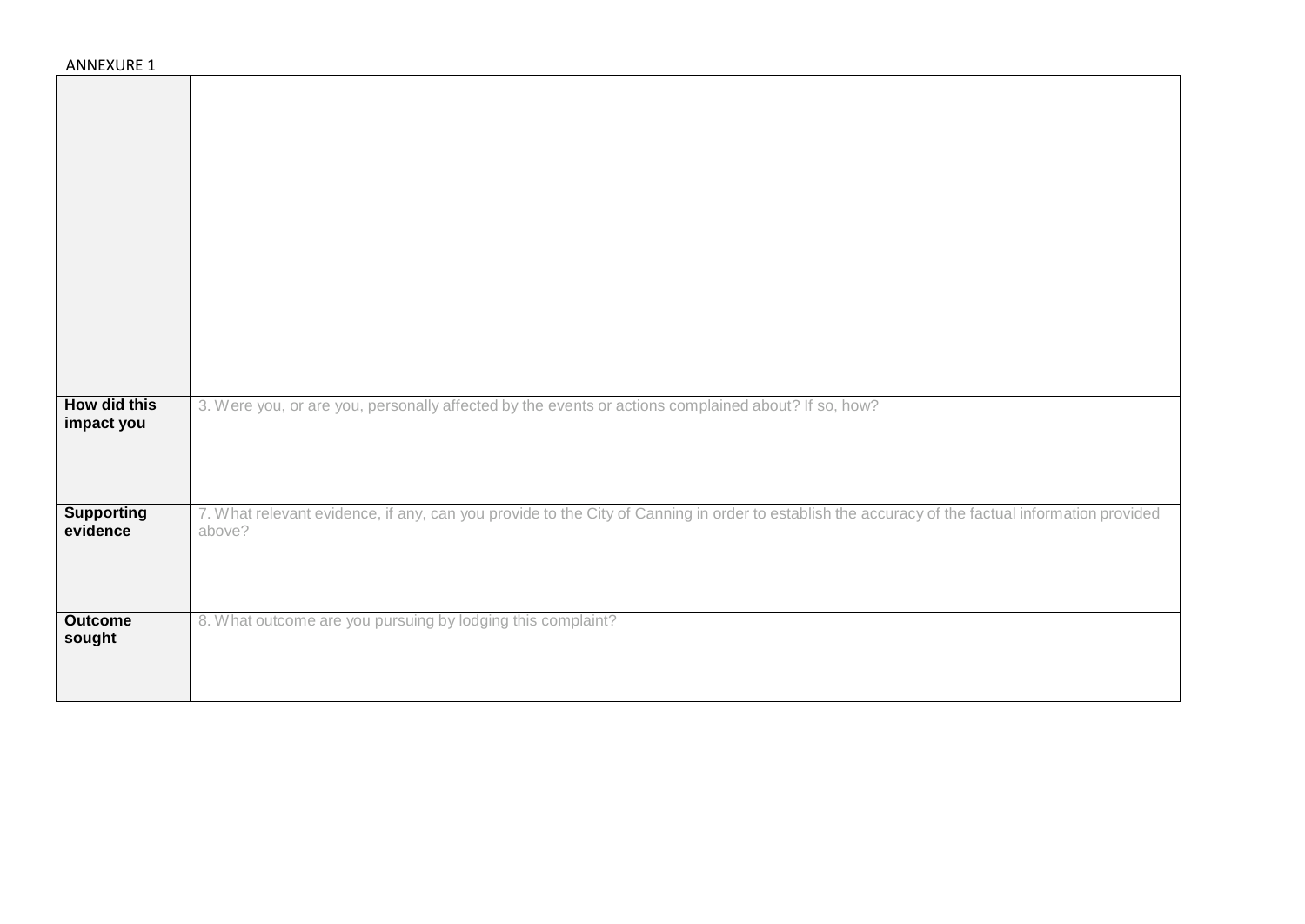

### **OFFICE OF THE CHIEF EXECUTIVE OFFICER COMPLAINT ESCALATION FORM**

Please fill in this complaint giving as much detail as you see fit. While some information required might appear to you as a duplication of the information the City already has, or should have, the escalation of your complaint implies an independent assessment of the circumstances of the complaint and the actions taken by City officers.

Note: if you have multiple complaints, please list them all separately, and attempt to include for each of them the following information:

| <b>SUBJECT</b>                                                   | <b>SUGGESTED MINIMAL CONTENT</b><br>(you may add any information you believe would assist us in<br>resolving your complaint)                                                                                                                                                                      | <b>YOUR STATEMENTS</b> |
|------------------------------------------------------------------|---------------------------------------------------------------------------------------------------------------------------------------------------------------------------------------------------------------------------------------------------------------------------------------------------|------------------------|
| <b>Background</b>                                                | What is the number of your complaint (if known) or the<br>$\bullet$<br>approximate date it was lodged?<br>What is the business unit of the City the services of which<br>$\bullet$<br>(or lack thereof) are the basis of your complaint?<br>What are the names of officer(s) involved (if known)? |                        |
| Summary of<br>events                                             | What were the events that gave rise to your complaint (in<br>chronological order)?                                                                                                                                                                                                                |                        |
| <b>Attempts to</b><br>seek relief or<br>redress from<br>the City | When was the matter brought to the attention of the City<br>$\bullet$<br>and what was the outcome?<br>Where, if at all, do you believe City officers took a wrong<br>decision or action?                                                                                                          |                        |
| <b>Adverse</b><br>effect                                         | In what way were you, or are you, your neighbourhood, or<br>$\bullet$<br>the community, adversely affected by the above events<br>and the actions of City officers (or lack thereof)?                                                                                                             |                        |
| Remedial<br>action                                               | What remedy would you suggest and/or what action would<br>٠<br>you expect that the City should take?                                                                                                                                                                                              |                        |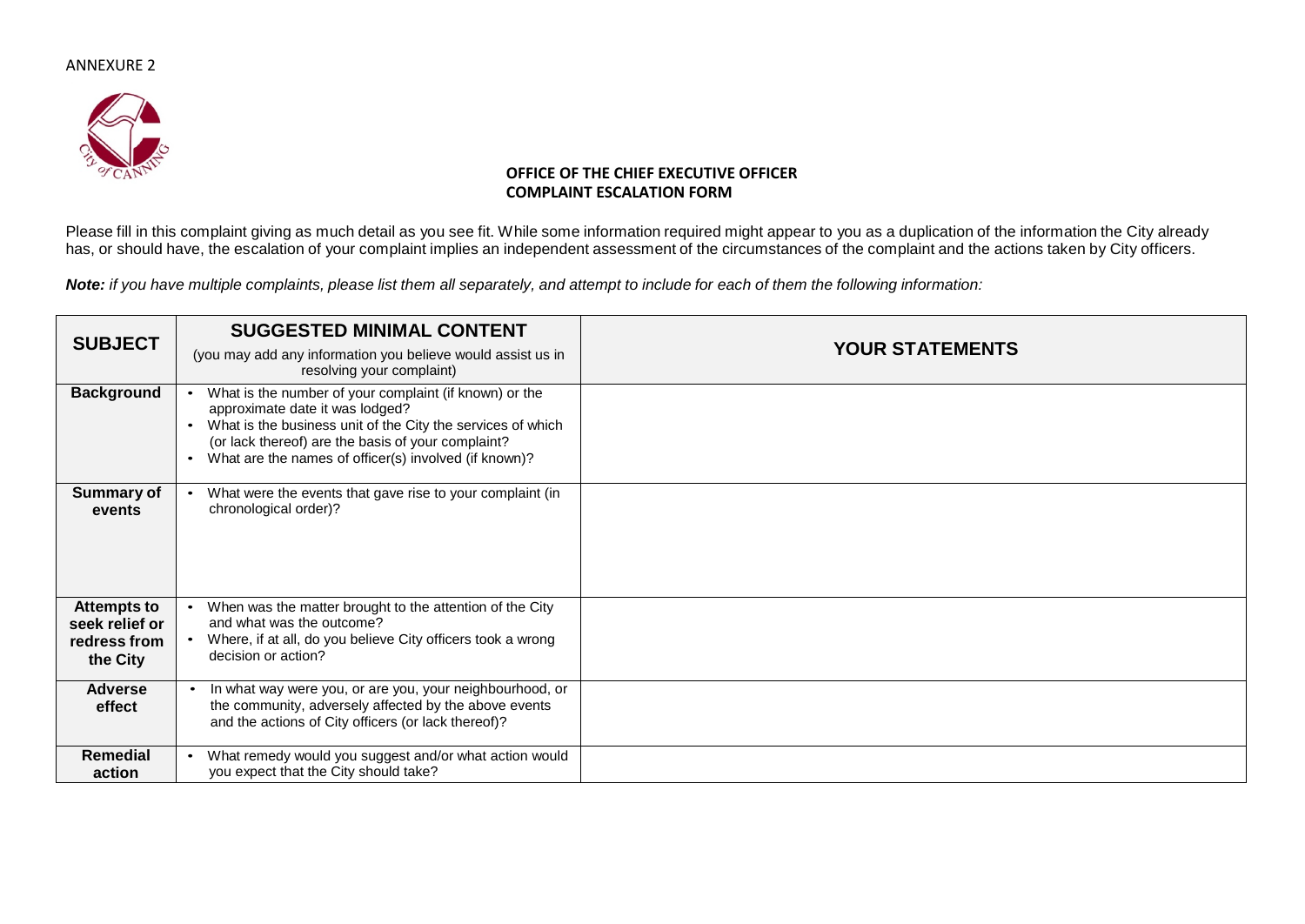COMPLAINT NUMBER:



# **COMPLAINT MANAGEMENT REVIEW FORM**

**SECTION 1: COMPLAINT**

COMPLAINANT DETAILS

| <b>FULL NAME</b>           | $^{\circ}$ PREFERRED TELEPHONE NUMBER $^{\circ}$ |  |
|----------------------------|--------------------------------------------------|--|
| <b>RESIDENTIAL ADDRESS</b> | <b>EMAIL OR FAX</b>                              |  |

# BRIEF DESCRIPTION OF THE SUBJECT AND CIRCUMSTANCES OF THE COMPLAINT

(to be filled by Governance Unit based on information provided by the complainant)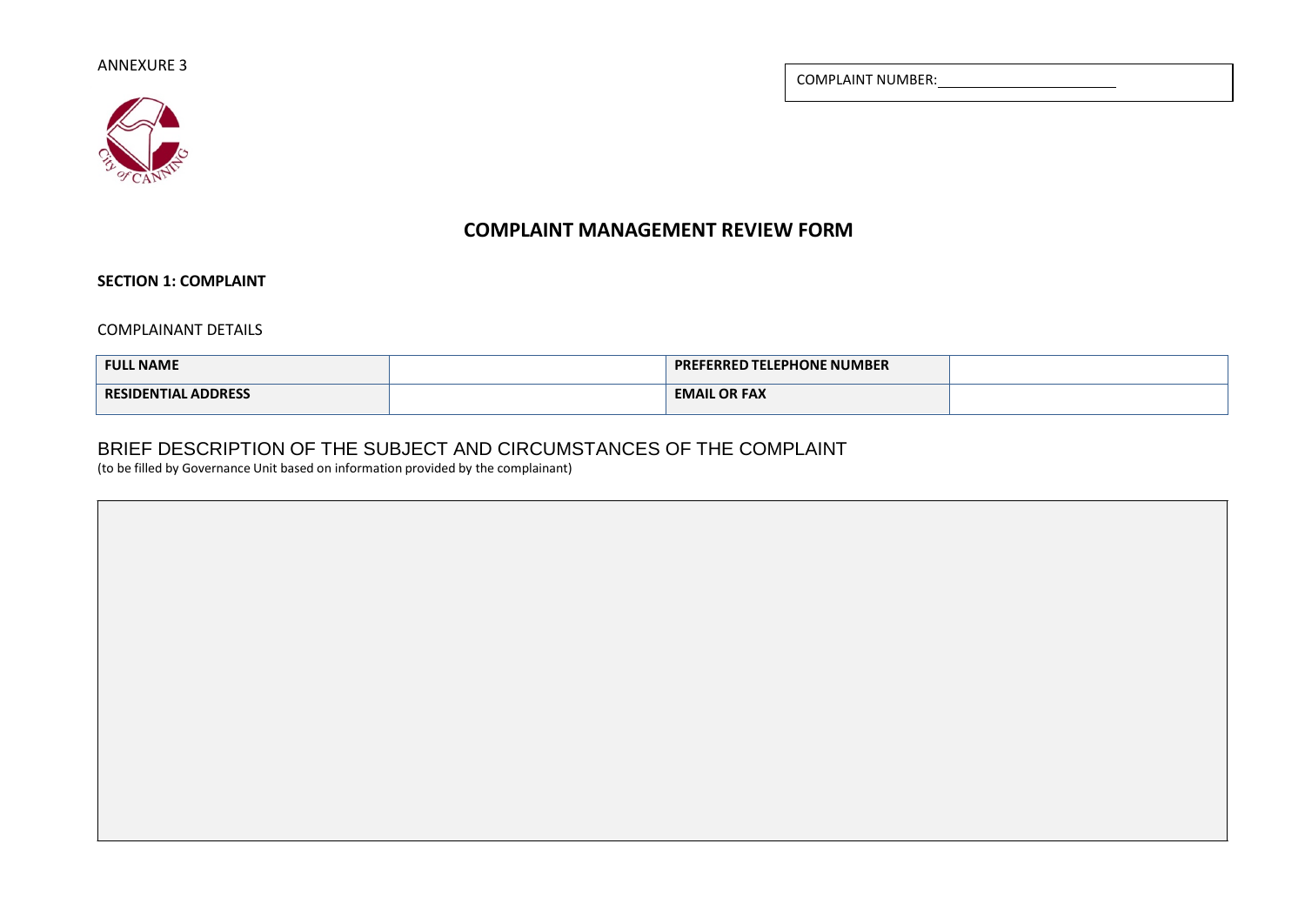### **SECTION 2: HANDLING OF COMPLAINT**

### WHO DEALT WITH THE COMPLAINT

| <b>BUSINESS AREA</b> | <b>CITY OFFICERS INVOLVED</b> |
|----------------------|-------------------------------|
| . .                  |                               |
| ∍<br>. .             |                               |

### WHAT ACTIONS HAVE BEEN TAKEN

| <b>IDENTIFIED ISSUE</b> | <b>ACTION UNDERTAKEN IN RESPONSE</b> |
|-------------------------|--------------------------------------|
|                         |                                      |
|                         |                                      |
|                         |                                      |
|                         |                                      |
|                         |                                      |
| Ⴆ.                      |                                      |
|                         |                                      |
|                         |                                      |

# COMMENTS IN RESPONSE TO THE CIRCUMSTANCES OF COMPLAINT AND THE COMPLAINANT'S STATEMENTS OR ACTIONS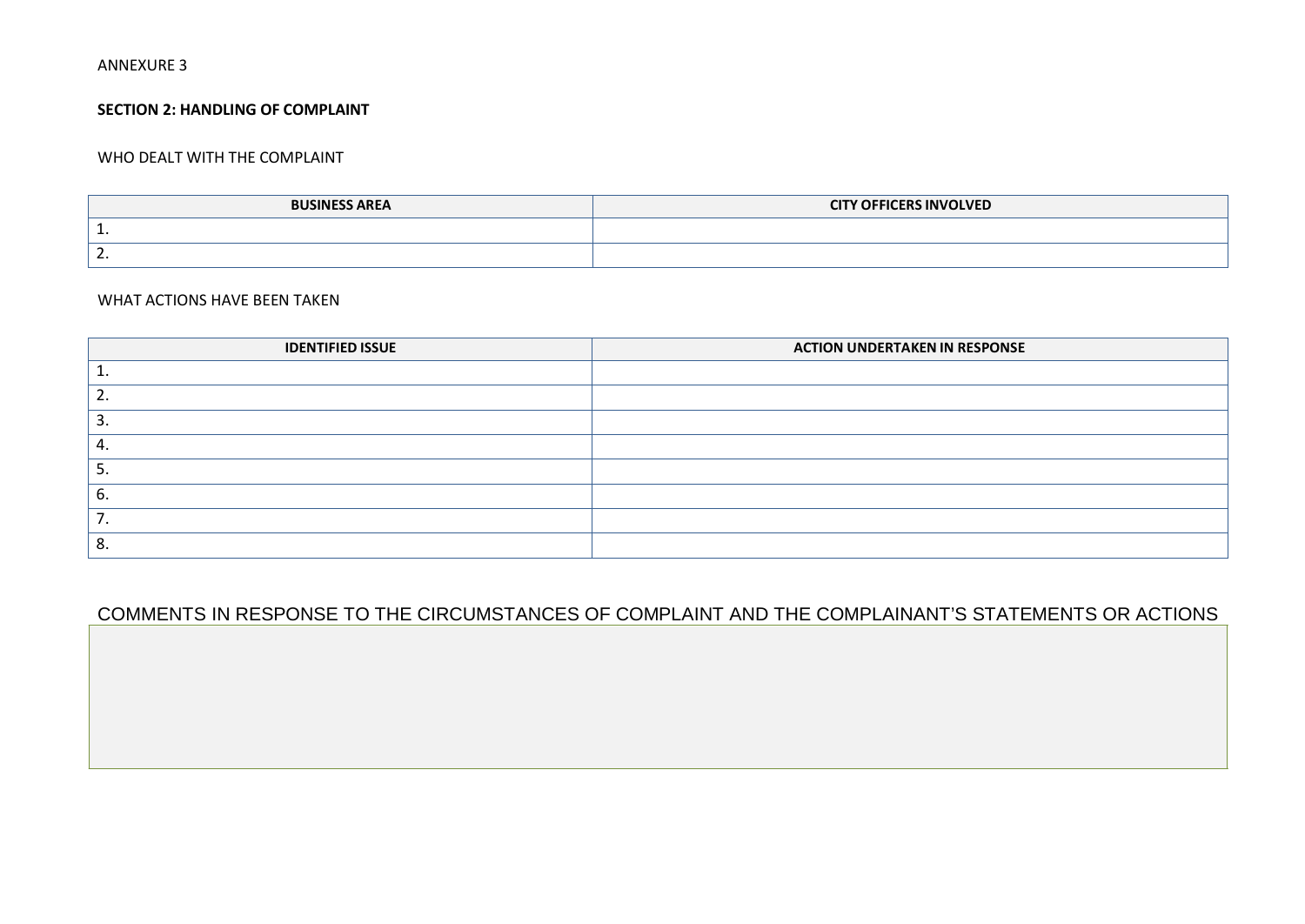# **SECTION 3: ASSESSMENT OF COMPLAINT**

ASSESSMENT OF COMPLAINT MANAGEMENT PROCESS

# GOVERNANCE UNIT RECOMMENDATIONS:

1.

2.

3.

**APPROVED NOT APPROVED**

CHIEF EXECUTIVE

CITY OF CANNING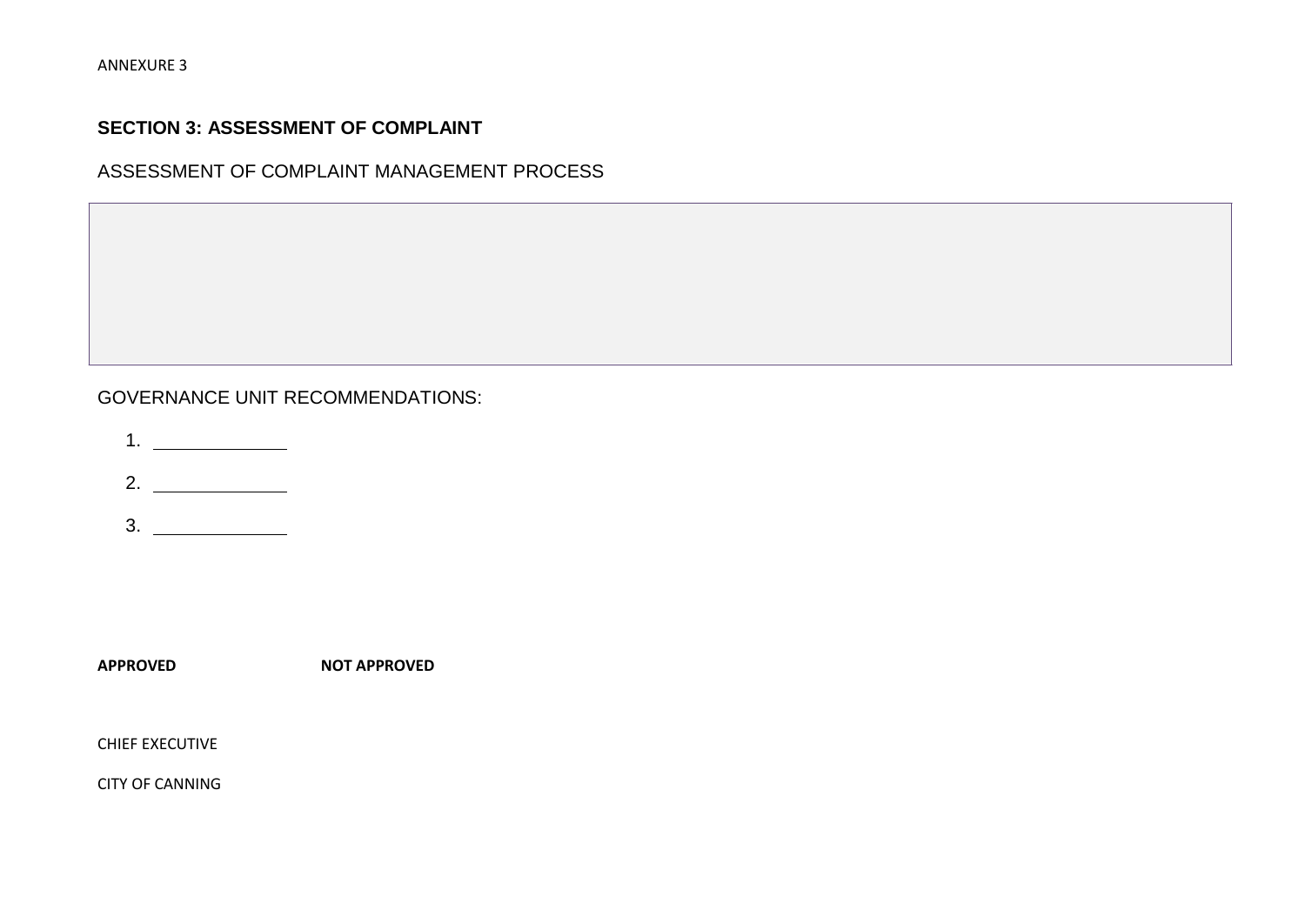COMPLAINT NUMBER:

# **COMPLAINT OR ALLEGATION AGAINST CITY EMPLOYEE**

**SECTION 1: COMPLAINT**

**(THIS SECTION MUST BE FILLED BY THE COMPLAINTS RECEIVING OFFICER)**

COMPLAINANT DETAILS

| <b>FULL NAME</b>           | <b>PREFERRED TELEPHONE NUMBER</b> |  |
|----------------------------|-----------------------------------|--|
| <b>RESIDENTIAL ADDRESS</b> | <b>EMAIL OR FAX</b>               |  |

### CITY OFFICER(S) COMPLAINED ABOUT

| <b>NAME</b>     | <b>POSITION HELD (IF KNOWN)</b> |
|-----------------|---------------------------------|
|                 |                                 |
| -<br>. <u>.</u> |                                 |

# BRIEF DESCRIPTION OF THE SUBJECT AND CIRCUMSTANCES OF THE COMPLAINT

Please note: the outcome of your complaint may depend on the quantity and quality of the information submitted.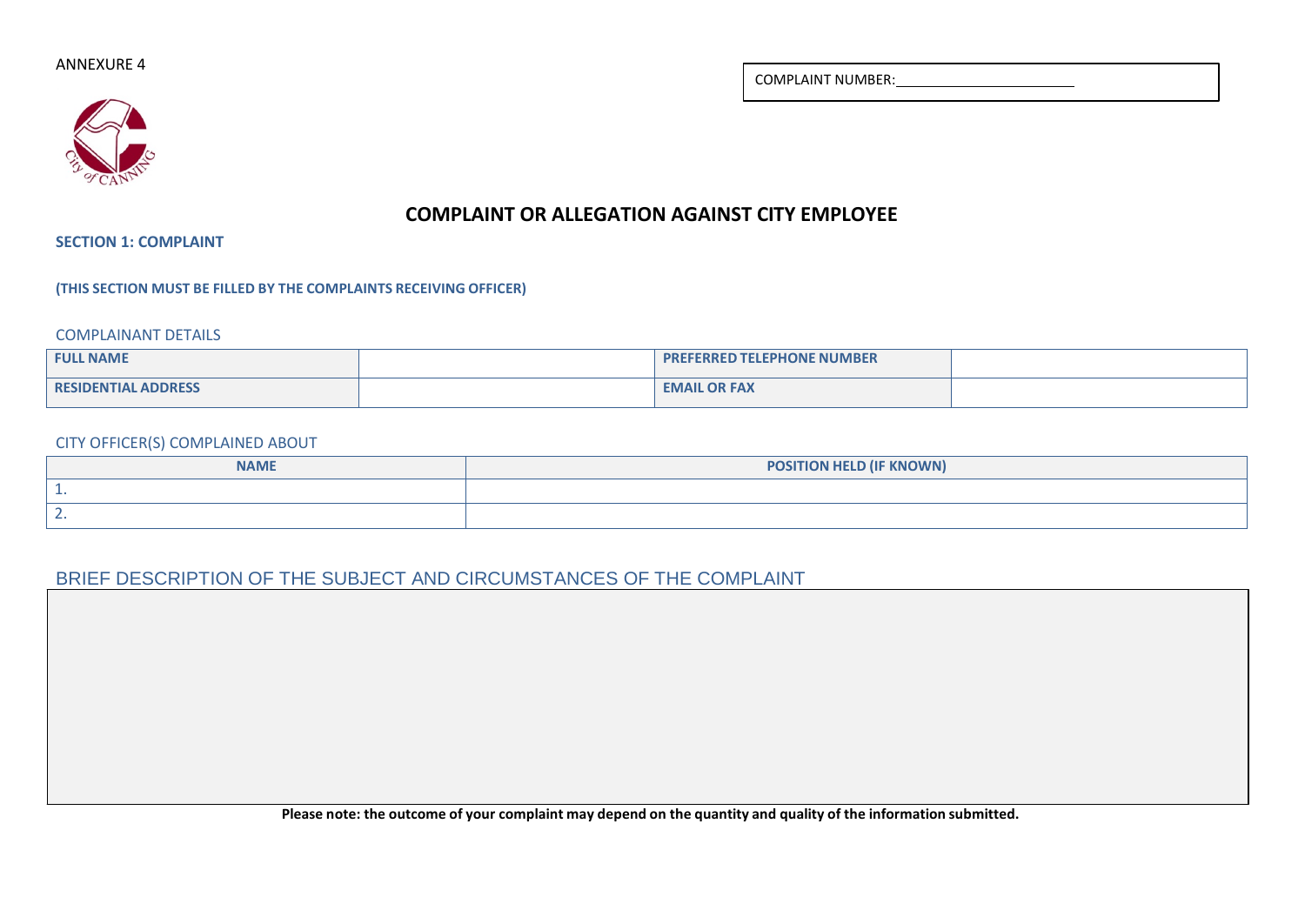**SECTION 2: RESPONSE OF THE OFFICER(S) COMPLAINED ABOUT (THIS SECTION MUST BE FILLED BY THE OFFICER(S) COMPLAINED ABOUT)**

COMMENTS IN RESPONSE TO THE COMPLAINANT'S STATEMEMNTS

# **SECTION 3: CONSIDERATION AND ACTION TAKEN BY IMMEDIATE SUPERVISOR (THIS SECTION MUST BE FILLED BY THE OFFICER'S IMMEDIATE SUPERVISOR)**

CONSIDERATIONS BY IMMEDIATE SUPERVISOR

# ACTIONS (IF ANY) RECOMMENDED OR UNDERATKEN BY IMMEDIATE SUPERVISOR

| <b>GOVERNANCE SECTION RECOMMENDATION:</b> Finalise $\square$ | Escalate $\Box$ | Return to Supervisor $\Box$ | Date |  |
|--------------------------------------------------------------|-----------------|-----------------------------|------|--|
|--------------------------------------------------------------|-----------------|-----------------------------|------|--|